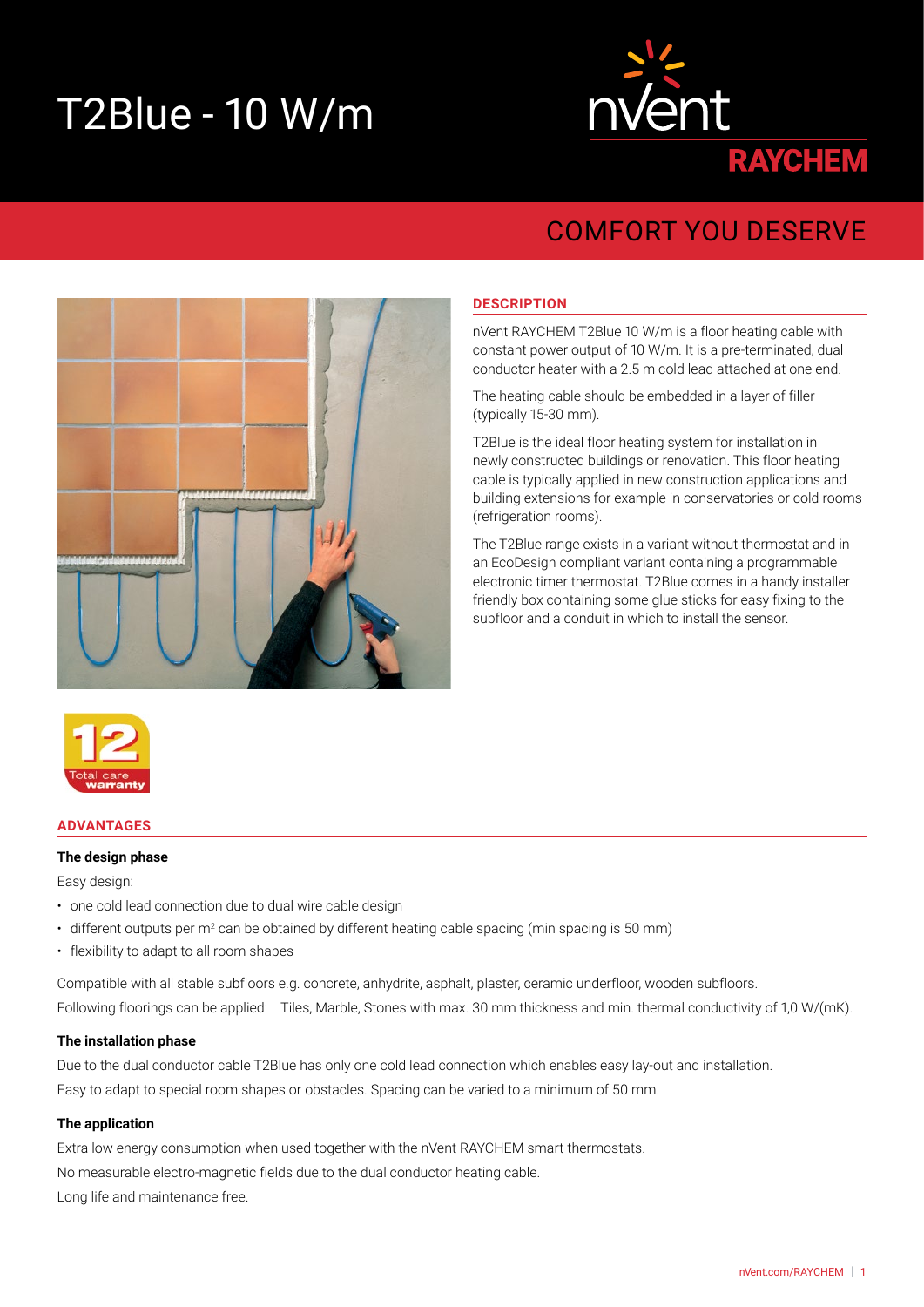# **TECHNICAL DATA**

| Nominal power                 | 10 W/m                 |
|-------------------------------|------------------------|
| Voltage                       | 230 Vac                |
| Max. Exposure Temperature     | $+90^{\circ}$ C        |
| Min. Installation Temperature | $+5^{\circ}$ C         |
| Length of cold lead cable     | 2.5 <sub>m</sub>       |
| <b>Dimensions</b>             | Approx 5.5 mm diameter |
| Min. cable spacing            | $50 \text{ mm}$        |
| Min. bending radius           | $30 \text{ mm}$        |
| <b>RCD</b>                    | $30 \text{ mA}$        |
| Construction                  | PVC-free               |
| Certificates                  | SEMKO, VDE, CE-mark    |

# **RELATED NVENT RAYCHEM PRODUCTS**

| <b>Product name</b> | <b>Part number</b> | <b>Description</b>                                                                                                                                                        |
|---------------------|--------------------|---------------------------------------------------------------------------------------------------------------------------------------------------------------------------|
| <b>SENZ WIFI</b>    | 1244-017778        | WIFI enabled programmable touchscreen thermostat combing app enabled remote control,<br>ease of use and aesthetic design for maximum comfort from your underfloor heating |
| NRG-DM              | 1244-015152        | Intuitive electronic thermostat with flexible weekly schedule and 1.8" display. Easy to use and to<br>program                                                             |
| Green Leaf          | 1244-017312        | Attractive electronic thermostat with 4 event weekly schedule                                                                                                             |
| $U-ACC-PP-01$       | 6012-8949540       | Gluestick 10 Pc/pack                                                                                                                                                      |
| U-ACC-PP-02         | 6012-8949541       | Sensortube $\varnothing$ 10mm/2.5 m                                                                                                                                       |
| $U-ACC-PP-05$       | 503052-000         | Melting glue sticks 72 pcs/1,40 kg/package                                                                                                                                |
| U-ACC-MM-10         | 476660-000         | Metal mesh galvanized 10 m                                                                                                                                                |
| U-ACC-MM-25         | 726604-000         | Metal mesh galvanized 25 m                                                                                                                                                |
| U-ACC-FH-CW-SP      | 1244-008869        | Repair kit for T2Blue                                                                                                                                                     |

# **DESIGN TABLE**

T2Blue 10 W/m products are available in heating cable lengths from 10 m till 200 m.

|                                                            | <b>Output</b> | Length | <b>Heating cable</b>       |                     |                     | Area $(m^2)$ |                      |                      |
|------------------------------------------------------------|---------------|--------|----------------------------|---------------------|---------------------|--------------|----------------------|----------------------|
|                                                            | (W)           | (m)    | resistance range<br>@ 20°C | 60 W/m <sup>2</sup> | 70 W/m <sup>2</sup> | 80 W/m2      | 100 W/m <sup>2</sup> | 125 W/m <sup>2</sup> |
| T2Blue-10-10 m                                             | 100           | 10     | $503.5 - 583.0$ Q          | 1,7                 | 1,4                 | 1,2          | 1,0                  | 0,8                  |
| T2Blue-10-15 m                                             | 150           | 15     | $336.3 - 389.4 \Omega$     | 2,5                 | 2,1                 | 1,9          | 1,5                  | 1,2                  |
| T2Blue-10-20 m                                             | 200           | 20     | $252.7 - 292.6$ $\Omega$   | 3,3                 | 2,9                 | 2,5          | 2,0                  | 1,6                  |
| T2Blue-10-25 m                                             | 250           | 25     | $201.9 - 233.8 \Omega$     | 4,2                 | 3,6                 | 3,1          | 2,5                  | 2,0                  |
| T2Blue-10-30 m                                             | 305           | 30     | $165.3 - 191.4 \Omega$     | 5,1                 | 4,4                 | 3,8          | 3,0                  | 2,4                  |
| T2Blue-10-40 m                                             | 400           | 40     | $125.4 - 145.2$ $\Omega$   | 6,7                 | 5,7                 | 5,0          | 4,0                  | 3,2                  |
| T2Blue-10-50 m                                             | 505           | 50     | $99.8 - 115.5 \Omega$      | 8,4                 | 7,2                 | 6,3          | 5,0                  | 4,0                  |
| T2Blue-10-60 m                                             | 605           | 60     | $83.2 - 96.4 \Omega$       | 10,1                | 8,6                 | 7,6          | 6,0                  | 4,8                  |
| T2Blue-10-70 m                                             | 700           | 70     | $71.8 - 83.2 \Omega$       | 11,7                | 10,0                | 8,7          | 7,0                  | 5,6                  |
| T2Blue-10-80 m                                             | 805           | 80     | $62.3 - 72.2$ $\Omega$     | 13,4                | 11,5                | 10,0         | 8,0                  | 6,4                  |
| T2Blue-10-90 m                                             | 890           | 90     | $56.4 - 65.3 \Omega$       | 14,8                | 12,7                | 11,0         | 9,0                  | 7,1                  |
| T2Blue-10-101 m                                            | 1010          | 101    | $49.9 - 57.8$ $\Omega$     | 16,8                | 14,4                | 12,6         | 10,0                 | 8,1                  |
| T2Blue-10-121 m                                            | 1215          | 121    | $41.4 - 47.9 \Omega$       | 20,2                | 17,4                | 15,2         | 12,0                 | 9,7                  |
| T2Blue-10-142 m                                            | 1420          | 142    | $35.1 - 40.6 \Omega$       | 23,7                | 20,3                | 17,8         | 14,2                 | 11,4                 |
| T2Blue-10-160 m                                            | 1600          | 160    | $30.4 - 35.2$ $\Omega$     | 26,7                | 22,9                | 20,0         | 16,0                 | 12,8                 |
| T2Blue-10-180 m                                            | 1800          | 180    | $27.4 - 31.7 \Omega$       | 30,0                | 25,7                | 22,6         | 18,0                 | 14,4                 |
| T2Blue-10-200 m                                            | 2000          | 200    | $24.7 - 28.6 \Omega$       | 33,3                | 28,6                | 25,0         | 20,0                 | 16,0                 |
| Cable spacing (mm) = $x = [area (m2) / length (m)] x 1000$ |               |        |                            | 160                 | 140                 | 120          | 100                  | 80                   |